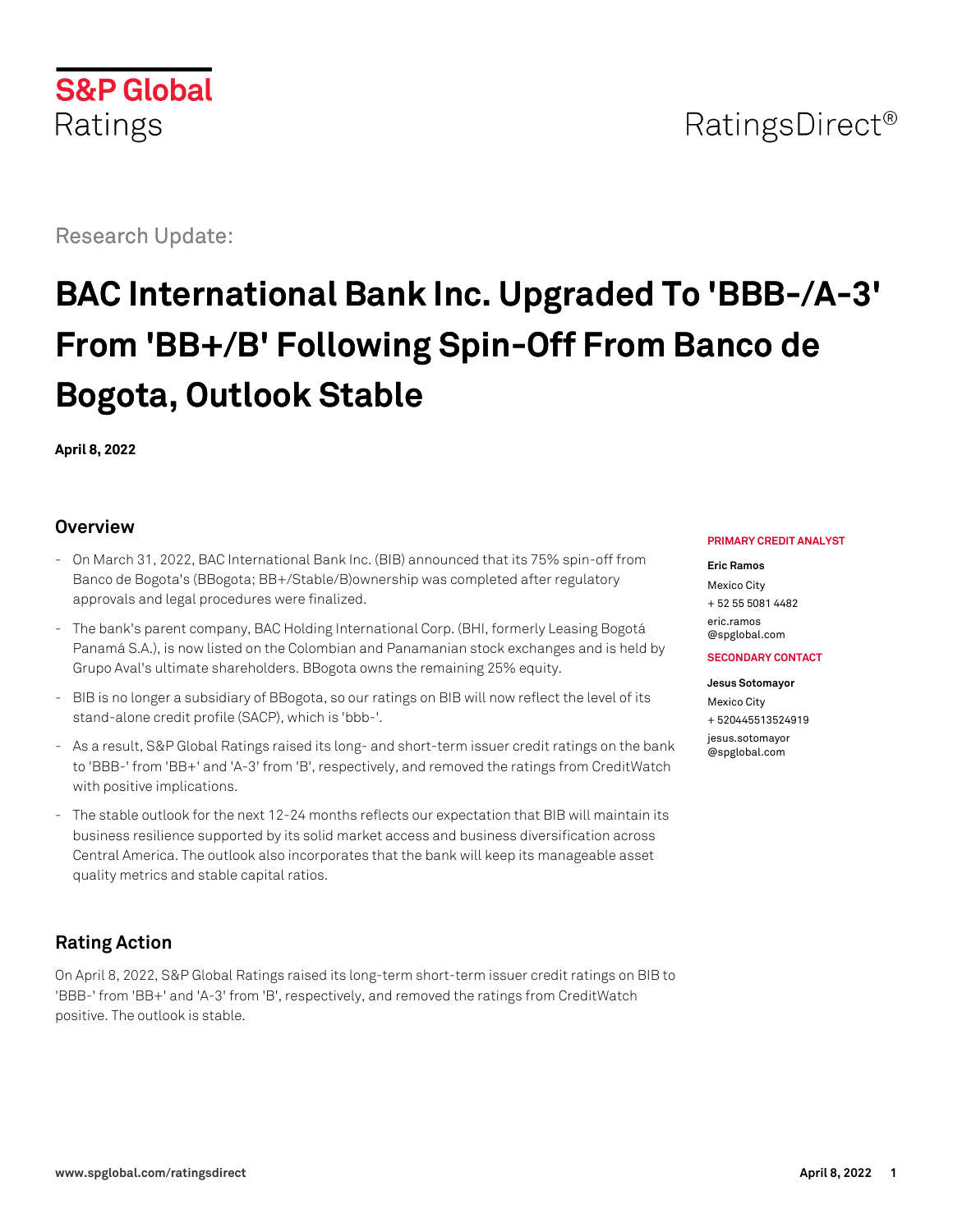### **Rationale**

**The rating action follows the completion of the spin-off of BHI from BBogota.** The transaction was completed after local and external regulators granted approvals. As a result, we raised our ratings on BIB to the level of its 'bbb-' SACP because we no longer consider BIB as a subsidiary of BBogota. Therefore, we removed our previous rating cap at the level of the ratings on BBogota.

The transaction's main objectives were to simplify the bank's corporate structure to allow for more efficient use of capital and to optimize decision-making processes throughout Central America. In addition, the new corporate structure should allow BIB to improve its strategic position to capture future growth and to grow its market position across the different countries where it operates.

**Business and geographic diversification will continue providing cushion against adverse economic and political conditions in 2022-2023.** In our view, BIB's highly diversified business profile and its position as the largest financial conglomerate in Central America on a consolidated basis (about 11.1% and 10.8% of market share of loans and deposits, respectively, as of December 2021), will continue providing business stability. While the pandemic-related economic shock moderately hurt the bank's operating revenues, in 2021, BIB had a relatively strong recovery, reflected in an increase of about 4% in operating revenues and 42.3% in net income from 2020 results. In 2022, we expect operating revenues to grow about 5.6% and net income to be about 3.5% higher than 2021 levels. Finally, we project lending to increase about 9% in 2022-2023, mainly in the corporate lending and mortgage sectors. Management's experience operating in the Central American banking industry allowed the bank to expand its regional presence and helped overcome economic woes in the past. Overall, we believe BIB is better positioned than smaller regional peers.

**Capitalization remains stable amid rising profitability for the next 12-24 months.** We forecast the risk-adjusted capital (RAC) ratio for 2022-2023 to average 6.2%. BIB's high earnings quality based on stable income sources--such as interest and fee income that account for about 88% of total operating revenues--relatively modest growth prospects, and healthy reserve coverage ratios will prevent its capital and earnings from weakening for at least the next two years. In this context, net income jumped about 42.3% in 2021, reflecting higher business volumes and lower cost of risk as credit conditions improved for most of BIB's customers. Bottom-line results also benefited from solid efficiency--about 56% of operating revenue--reflecting BIB's optimization of its branch network amid its expanding digital platform. Finally, for 2022-2023, we expect profitability to return to pre-pandemic levels, with a projected return on adjusted assets of about 1.7%.

**Manageable asset quality and credit losses despite worldwide and regional adverse economic conditions.** In our view, BIB will maintain manageable asset quality metrics in the next few years due to its adequate underwriting standards and conservative risk appetite, despite the region's weak economy. The bank's COVID-19 borrower relief program covered 51% of its total loans at its peak in June 2020. Nevertheless, as of December 2021, the vast majority of borrowers under this program have resumed payments and just 1% of the total loan book remains under forbearance programs. As of December 2021, the bank's nonperforming assets (NPAs) were 1.4%, with reserve coverage of 242% and net charge-offs of about 2.0% of the total portfolio. We expect NPAs to slightly rise to about 1.7%, fully covered by reserves. Finally, the bank's well-diversified risk portfolio in terms of country, economic sector, and client could help limit future losses and help it navigate difficult conditions this year.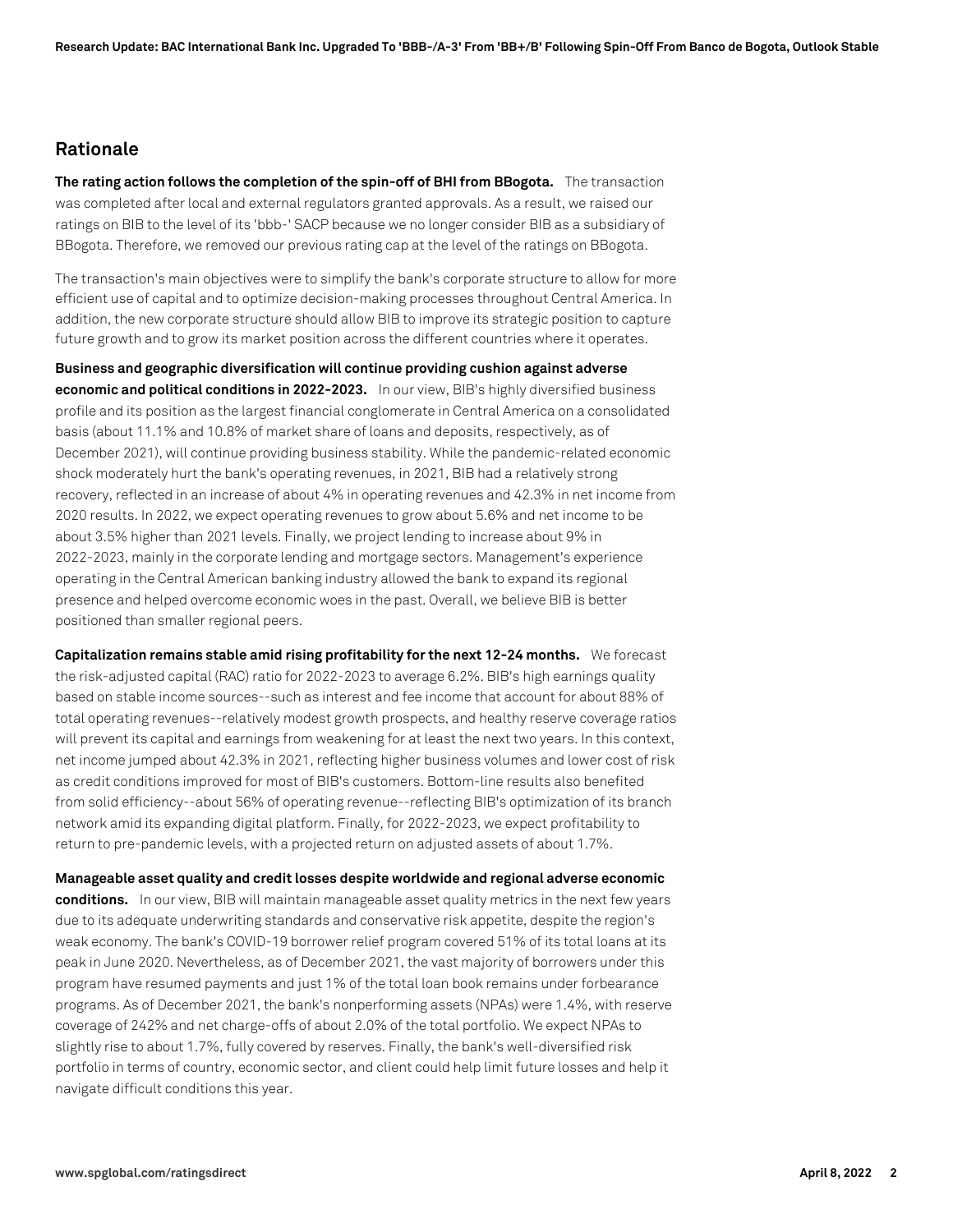#### **A stable funding base and healthy liquidity have provided financial flexibility under stressful**

**conditions.** BIB's funding structure remains resilient, supported by a large customer deposit base that makes up about 92% of the total funding base as of December 2021. Additionally, although access to funding could narrow and liquidity needs could increase during adverse economic and market conditions, we expect BIB's deposit base to remain stable, as client loyalty is bolstered under the "flight-to-quality" conditions. We expect our stable funding ratio to remain above 100% in 2022 because we don't forecast significant changes in the funding mix.

BIB's liquidity is more than sufficient to cover its operations. As of December 2021, its liquidity ratio was 6.5x with a three-year average of 8.1x. Its liquidity coverage ratio is significantly higher than the average of banking systems in Central America and banks across Latin America. However, we think this is a prudent approach, mainly because some of BIB's security holdings are instruments that trade in the local capital market, which lacks a deep and developed secondary market that could otherwise provide liquidity under adverse conditions.

## **Outlook**

The stable outlook for the next 12-24 months primarily reflects our expectation that BIB will maintain its strong presence and leading position in Central America, as well as wide diversification by country, all of which will continue to support its business stability. Additionally, the outlook incorporates that the bank will keep manageable asset quality metrics, stable capitalization, a solid funding base, and a healthy liquidity position.

### **Downside scenario**

A downgrade of the bank in the next two years would result from a worsening of the bank's credit fundamentals, driven by an notable deterioration of its capital metrics reflected in a projected RAC ratio below 5%, and/or asset quality beyond our base-case scenario, leading us to revise its SACP downward.

Additionally, we could lower the ratings on the bank in the next two years if the economic risk of the different banking systems in which BIB operates worsens, leading to a lower anchor level, which is the starting point of bank ratings.

#### **Upside scenario**

We could upgrade BIB in the next 24 months if it generates enough internal capital to consistently keep our projected RAC ratio above 7% while asset quality metrics remain healthy.

## **Ratings Score Snapshot**

| <b>BAC International Bank Inc.</b> | Т٥                   | <b>From</b>     |
|------------------------------------|----------------------|-----------------|
| <b>Issuer Credit Rating</b>        | BBB-/Stable/A-3      | BB+/Watch Pos/B |
| <b>SACP</b>                        | $b$ <sub>b</sub> $-$ | $bbb-$          |
| Anchor                             | $bb+$                | $hh+$           |
| <b>Business position</b>           | $Strong(+1)$         | $Strong(+1)$    |
| Capital and earnings               | Moderate (0)         | Moderate (0)    |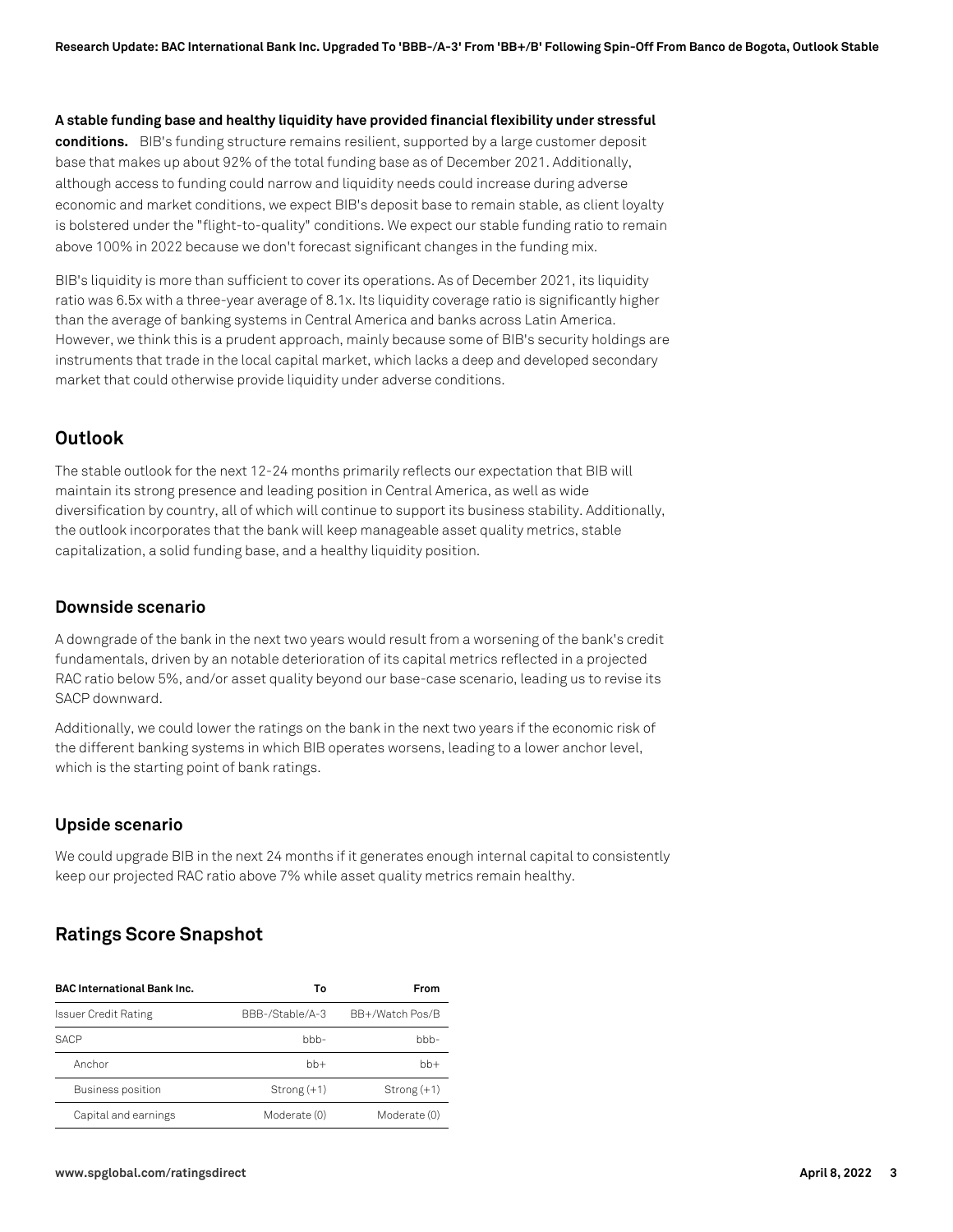| <b>BAC International Bank Inc.</b> | To           | From         |
|------------------------------------|--------------|--------------|
| Risk position                      | Adequate (0) | Adequate (0) |
| Funding                            | Adequate (0) | Adequate (0) |
| Liquidity                          | Adequate (0) | Adequate (0) |
| CRA adjustment                     | N/A          | N/A          |
| Support                            |              |              |
| ALAC support                       | Ω            | U            |
| <b>GRE</b> support                 | Ω            | U            |
| Group support                      | Λ            | $(-1)$       |
| Sovereign support                  | Λ            | 0            |
| Additional factors                 | C            | Ω            |
|                                    |              |              |

SACP--Stand-alone credit profile. CRA--Comparable ratings analysis. N/A--Not applicable.

## **Related Criteria**

- General Criteria: Hybrid Capital: Methodology And Assumptions, March 2, 2022
- Criteria | Financial Institutions | Banks: Banking Industry Country Risk Assessment Methodology And Assumptions, Dec. 9, 2021
- Criteria | Financial Institutions | General: Financial Institutions Rating Methodology, Dec. 9, 2021
- General Criteria: Environmental, Social, And Governance Principles In Credit Ratings, Oct. 10, 2021
- General Criteria: Group Rating Methodology, July 1, 2019
- Criteria | Financial Institutions | General: Risk-Adjusted Capital Framework Methodology, July 20, 2017
- General Criteria: Methodology For Linking Long-Term And Short-Term Ratings, April 7, 2017
- General Criteria: Ratings Above The Sovereign--Corporate And Government Ratings: Methodology And Assumptions, Nov. 19, 2013
- General Criteria: Principles Of Credit Ratings, Feb. 16, 2011

## **Ratings List**

| Upgraded; CreditWatch/Outlook Action |    |                                 |  |  |
|--------------------------------------|----|---------------------------------|--|--|
|                                      | Т٥ | From                            |  |  |
| <b>BAC International Bank Inc.</b>   |    |                                 |  |  |
| <b>Issuer Credit Rating</b>          |    | BBB-/Stable/A-3 BB+/Watch Pos/B |  |  |

Certain terms used in this report, particularly certain adjectives used to express our view on rating relevant factors, have specific meanings ascribed to them in our criteria, and should therefore be read in conjunction with such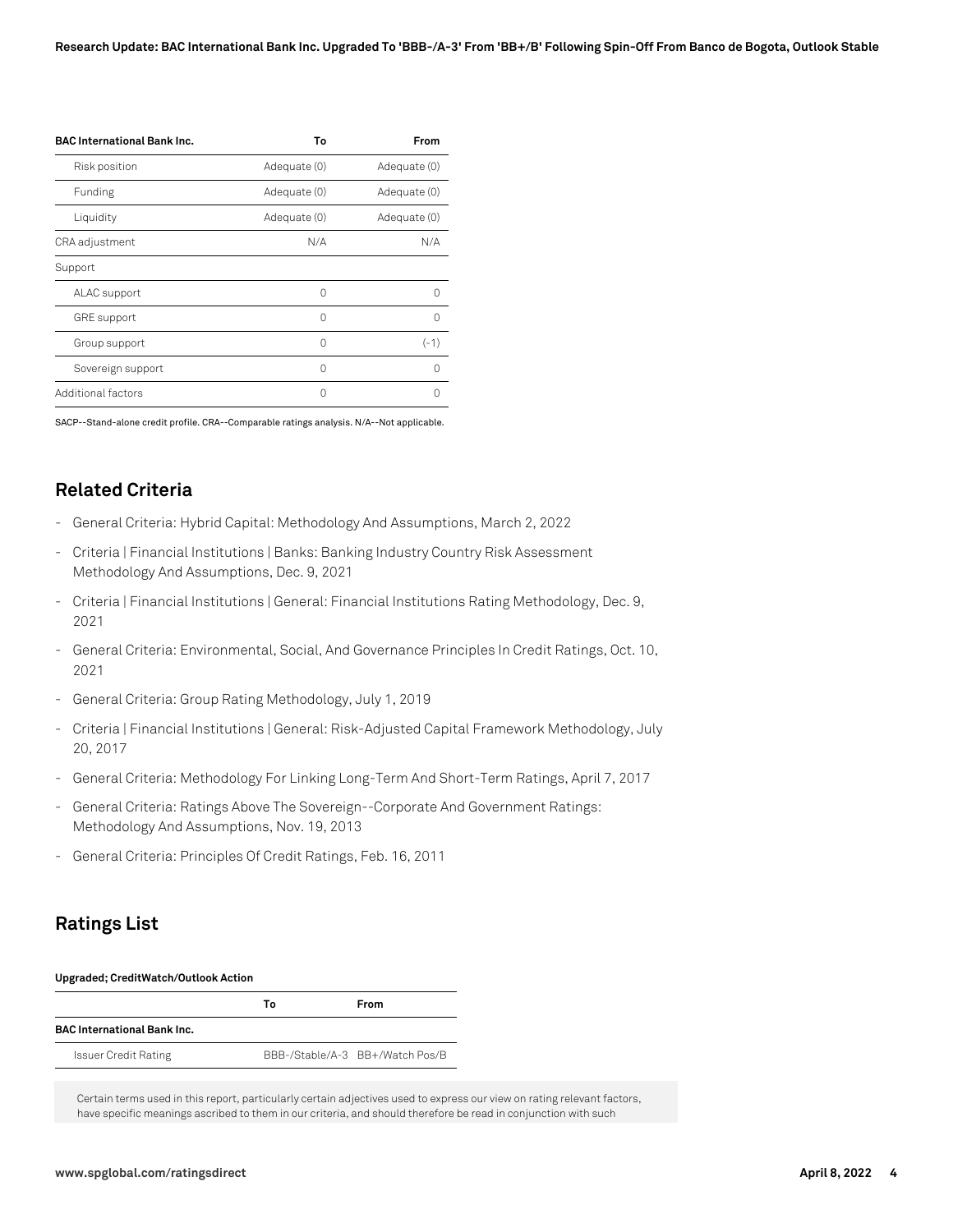#### **Research Update: BAC International Bank Inc. Upgraded To 'BBB-/A-3' From 'BB+/B' Following Spin-Off From Banco de Bogota, Outlook Stable**

criteria. Please see Ratings Criteria at www.standardandpoors.com for further information. Complete ratings information is available to subscribers of RatingsDirect at www.capitaliq.com. All ratings affected by this rating action can be found on S&P Global Ratings' public website at www.standardandpoors.com. Use the Ratings search box located in the left column.